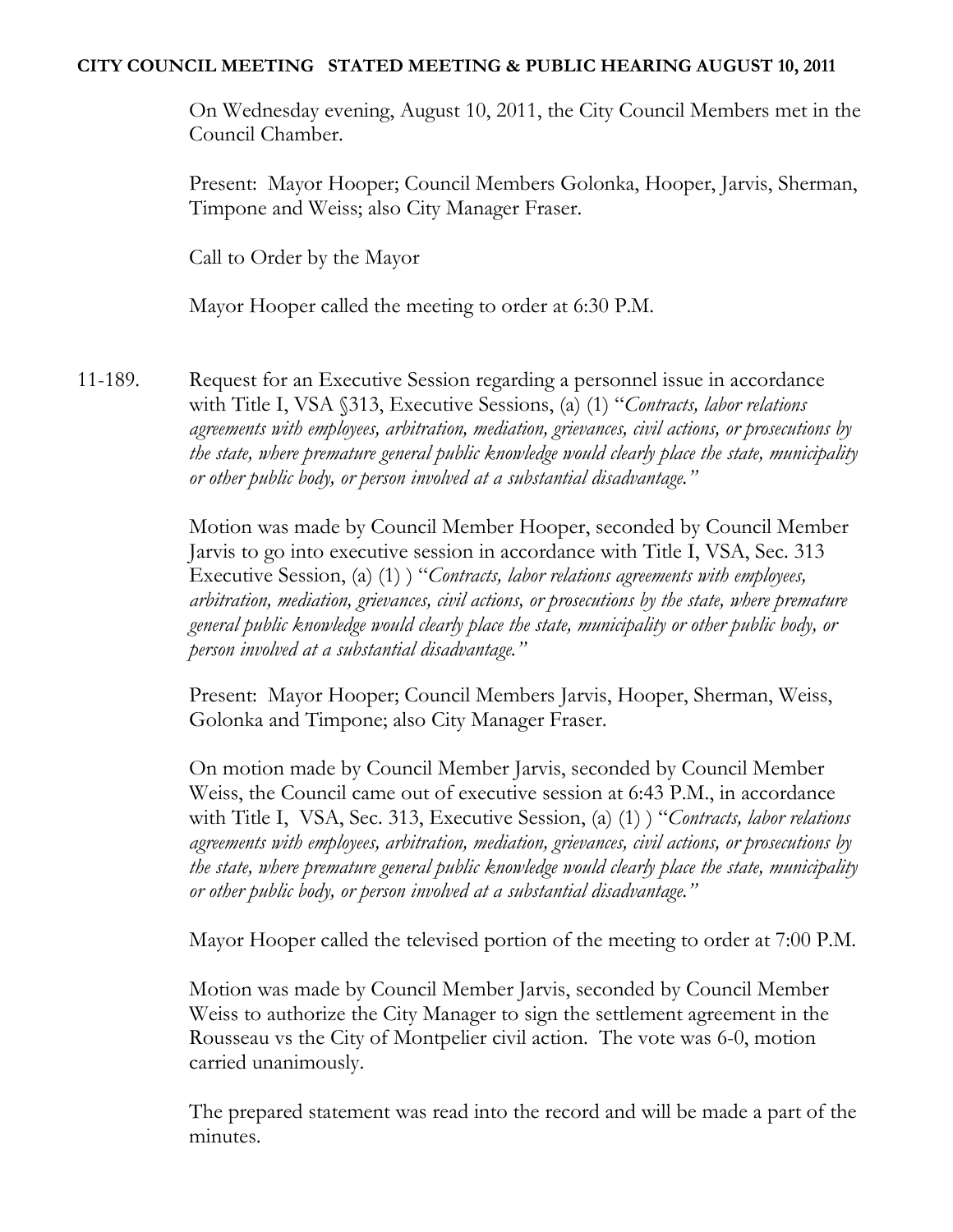11-190. General Business and Appearances

City Manager Fraser thanked the Council for allowing him to attend the Senior Executives in State and Local Government program at the John F. Kennedy School of Government at Harvard University.

- 11-191. Consideration of the Consent Agenda:
	- a) Consideration of the Minutes from the July 13<sup>th</sup>, 2011 City Council Meeting. <sup>10</sup>
	- b) Ratification of a poll vote taken of City Councilors on July  $20<sup>th</sup>$ , seeking authorization for Public Works staff to accept the low bid of \$17,399 (Base Bid  $$16,199 + $1,200$  Premium Care Warranty) submitted by Gateway Motors of White River Junction, Vermont, for the replacement of a 2WD pickup truck for the Water/Sewer Division; Council Members were also asked to authorize the Acting City Manager to sign the Purchase Order. D
	- c) Ratification of a poll vote taken of City Councilors on August 1st, seeking authorization for Public Works staff to accept the low bid of \$83,788 submitted by Dubois Construction, Inc., for the Towne Hill Road Culvert Replacement Project. All parties wanted to get started immediately and complete as much of the work as possible prior to the influx of school-related traffic; Council Members were also asked to authorize the Acting City Manager to sign the contract.
	- d) Consideration of accepting the low bid of \$7,800 submitted by Johnson Hardware of Johnson, Vermont, for the Light Tower and Generator for the Public Works Department and authorizing the City Manager to sign the Purchase Order.
	- e) Consideration of an "Online Payment Services Contract". In April, staff requested proposals for a three-year electronic payment service contract (credit card, debit card and electronic check) for the payment of all fees normally associated with municipal government. Staff waited until the decision was made on the Banking Services Contract (change from TD to Merchants Bank) before beginning vendor selection for the online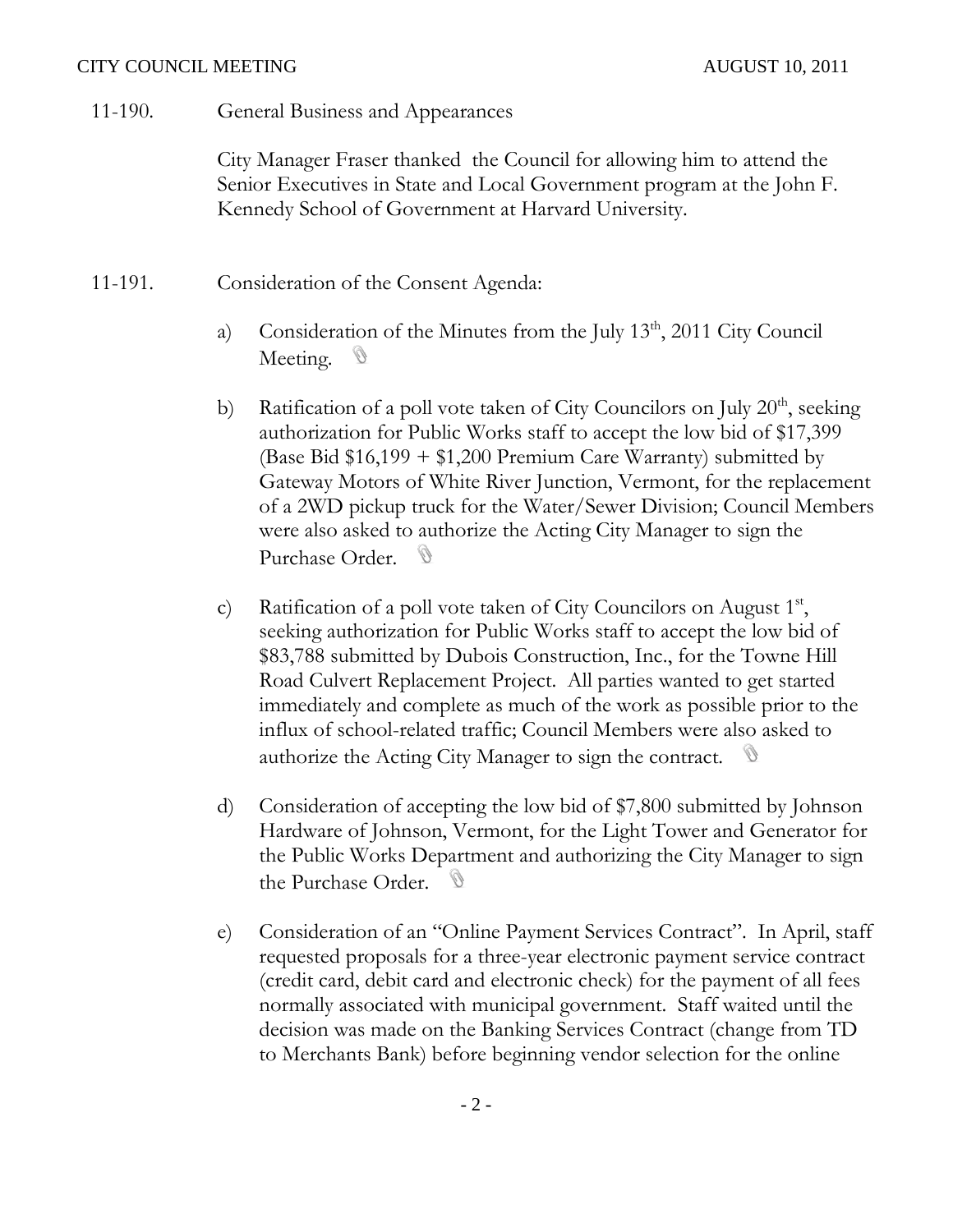payment services. The City Clerk-Treasurer and Finance Director have provided a memorandum which explains the steps of this process in more detail. Staff is recommending the award of the 3-year Electronic Payment Contract to *Official Payments* and authorizing the City Manager to sign the contract and associated documents.

- f) Consideration of approving a "Validation Resolution" prepared by the City's Bond Counsel Paul Giuliani; this document is needed in order to fix a small glitch in the bond election process for the District Heat Project. The last Warning publication date is supposed to be between five and ten days from the date of the vote; the June  $2<sup>nd</sup>$  publication is fourteen days from the vote. Council is being asked to authorize the dating and signing of the "Validation Resolution" by the City Clerk.
- g) Consideration of a request from Sarah Jarvis for a one-time waiver of the City's Noise Ordinance for a party her family is hosting on Friday, August 19<sup>th</sup>. They will be showing a movie outdoors beginning at approximately 8:30 P.M. and ending by 11:00 P.M.; the noise level may exceed the maximum noise level permitted at the property line after 9:00 P.M.. (A copy of the letter they sent to neighbors is attached.)  $\mathbb{S}$
- h) Consideration of authorizing the City Manager to sign a Main Service Agreement, Rental Terms of Service Agreement and Music on Hold Agreement with Sovernet Communications. The budget for 2011 contains funds to allow for the replacement and upgrade of a telephone system in City Hall. This project was put out for proposals from two separate groups because it was a substantial change in the type of phone service for City Hall and not simply a contract renewal. Those presenting proposals were: Sovernet Communications (Bellows Falls and Colchester) and; PAETEC Communications (South Burlington). Both firms presented a remote "hosted" system and both firms have a corporate presence in Vermont, also having local technical support as needed. The two bids are similar in contract period (36 month), reoccurring cost and non-recurring costs. The main benefit would be staying with the current supplier, Sovernet, when considering the continuity of service at switchover and the ability to switch back the service if there are any problems with a particular line.
- i) Consideration of authorizing the Department of Public Works to award the contract to the lowest responsible bidder and to authorize the City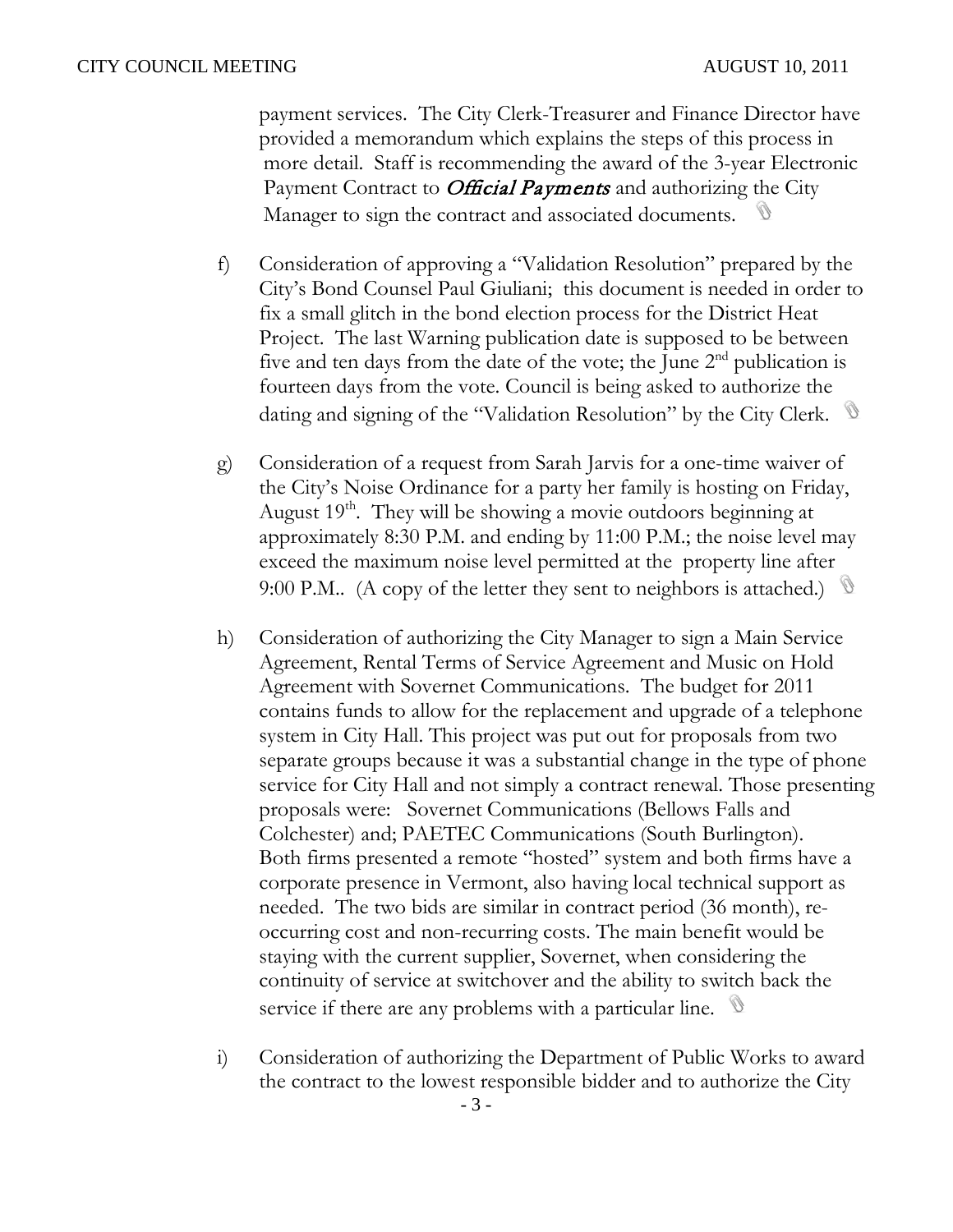Manager to execute the contract documents for the FEMA Flood Mitigation Project. (Competitive sealed bids will be opened on Monday, August  $8<sup>th</sup>$ , at 3:30 P.M.; a tabulation of the bids will be prepared following the bid opening and provided to the Council.)

j) Consideration of becoming the Liquor Control Commission for the purpose of acting on the following:

Ratification of a poll vote taken on July  $15<sup>th</sup>$  for the issuance of a Catering Permit to Vermont Hospitality Management, d/b/a New England Culinary Institute, for a Reception/Dance scheduled to be held on Wednesday, July  $20<sup>th</sup>$ , from 5:00 to 9:00 P.M. at National Life.  $\mathcal{D}$ 

Ratification of a poll vote taken on July  $21<sup>st</sup>$ , for the issuance of two Catering Permits to The Skinny Pancake, Inc., for their monthly "Green Beer" event (where beer and wine is served): the first event is scheduled to be held on Tuesday, August  $9<sup>th</sup>$ ; and the second on Tuesday, September  $13<sup>th</sup>$  from 6:00 to 8:00 P.M. in the City Center Lobby.  $\mathbb{D}$ 

Ratification of a poll vote taken on July  $28<sup>th</sup>$  for the issuance of a Catering Permit to Vermont Hospitality Management, d/b/a New England Culinary Institute, for a "Dinner BBQ" scheduled to be on Friday, August  $5<sup>th</sup>$ , from 5:00 to 9:00 P.M. at the National Life Guest House. <sup>10</sup>

Ratification of a poll vote taken on August  $1<sup>st</sup>$  for the issuance of a Catering Permit to Valley Bowl, Inc., from Randolph, for a Fine Arts Dance scheduled to be held Friday, August 5<sup>th</sup>, from 8:00 P.M. to 1:30 A.M. at Noble Hall on the campus of Vermont College of Fine Arts. <sup>10</sup>

Additional Catering Permits:

Consideration of two catering permits received from Vermont Hospitality Management d/b/a New England Culinary Institute as follows: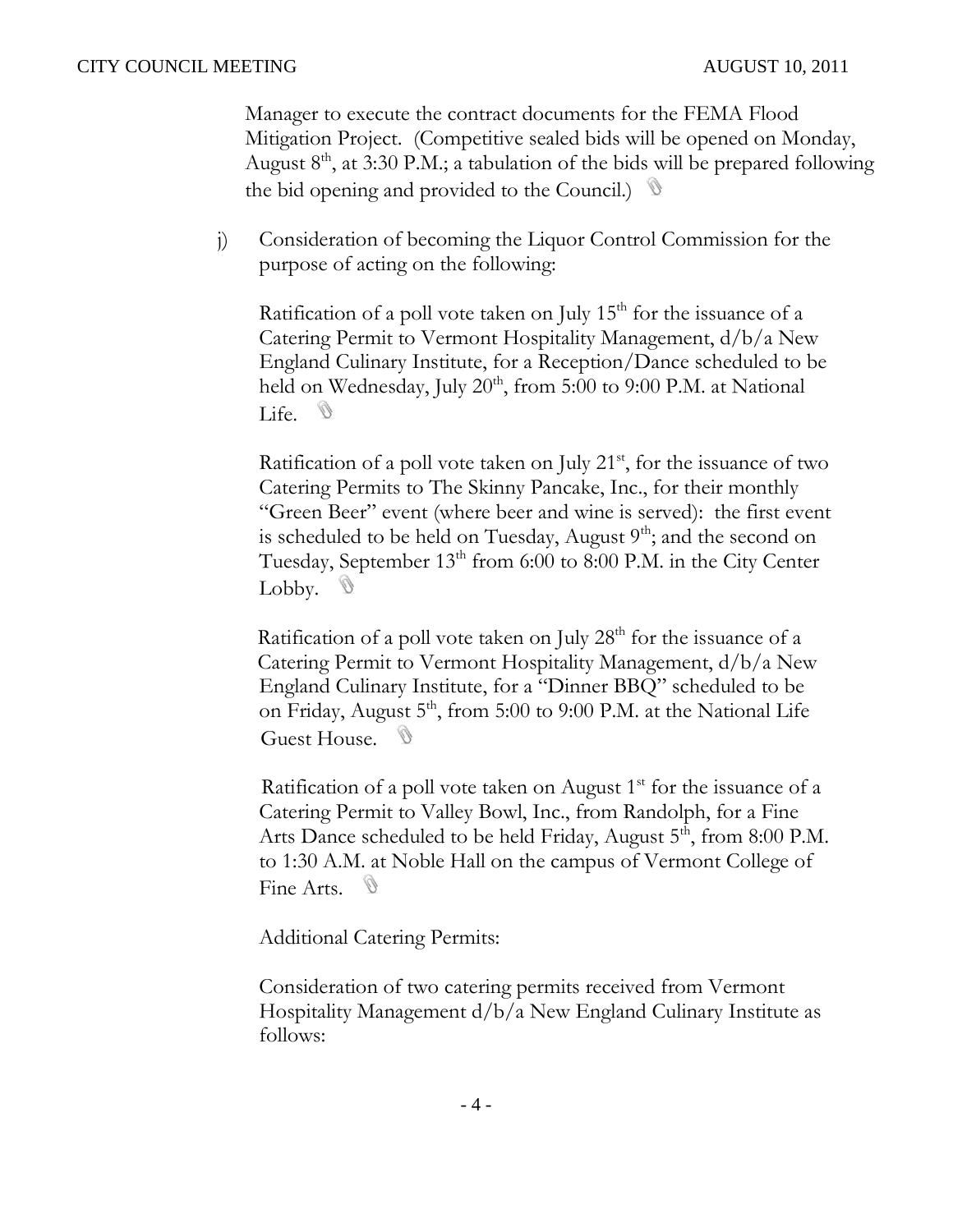Reception & Dinner at National Life Guest House, National Life Drive, on Monday, August  $15^{th}$  from 5:00 P.M. to 9:00 P.M.

Reception & Dinner on the National Life Patio, National Life Drive, on Sunday, August  $21<sup>st</sup>$  from 5:00 P.M. to 8:00 P.M.

k) Payroll and Bills

General Fund Warrant dated July 8, 2011, in the amount of \$318,605.50. General Fund Warrant dated July 13, 2011, in the amount of \$26,562.42 and \$273,287.79.

General Fund Warrant dated July 14, 2011, in the amount of \$166,742.87. General Fund Warrant dated July 15, 2011, in the amount of \$495.00. Payroll Warrant dated July 21, 2011, in the amount of \$125,510.35 and \$33,427.01.

General Fund Warrant dated July 27, 2011, in the amount of \$238,017.70. General Fund Warrant dated July 28, 2011, in the amount of \$53,143.27. Payroll Warrant dated August 4, 2011, in the amount of \$118,715.31 and \$24,497.02.

Consideration of Item (i) the FEMA Flood Mitigation Project was removed from the consent agenda for this evening.

Council Member Weiss requested that Item (f) be considered separately.

Motion was made by Council Member Sherman, seconded by Council Member Golonka to approve the consent agenda with the additions and removals.

Council Member Jarvis recused herself from voting on (g).

Mayor Hooper called for a vote on the motion. Motion carried unanimously.

11-138(a) Consideration of approving a "Validation Resolution" prepared by the City's Bond Counsel Paul Giuliani; this document is needed in order to fix a small glitch in the bond election process for the District Heat Project. The last Warning publication date is supposed to be between five and ten days from the date of the vote; the June  $2<sup>nd</sup>$  publication is fourteen days from the vote. Council is being asked to authorize the dating and signing of the "Validation Resolution" by the City Clerk.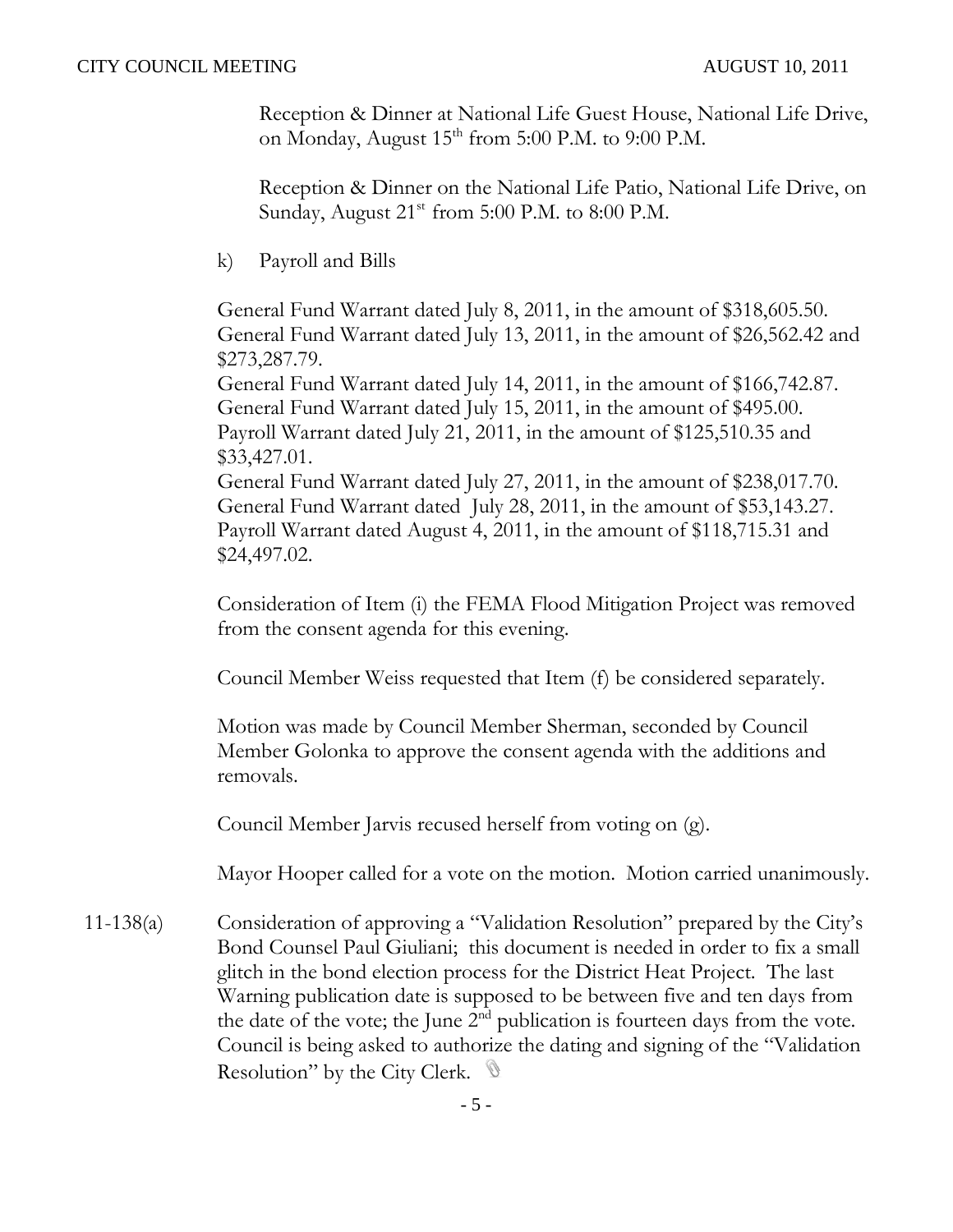Council Member Weiss had a question regarding the Private Activity Bond.

Motion was made by Council Member Weiss, seconded by Council Member Hooper to approve the Validation Resolution, authorizing the dating and signing of the Validation Resolution by the City Clerk. The vote was 6-0, motion carried unanimously.

- 11-193. Consideration of a request from Daniel Barlow, Co-founder of "Trees & Hills Comics Group" for the use of meeting rooms (and equipment) in City Hall on Saturday and Sunday, October 1-2, 2011, for the Second Annual 24-Hour Comic Challenge.
	- a) A letter from Mr. Barlow has been attached which outlines his request in greater detail.
	- b) Recommendation: Receive Mr. Barlow's request/presentation; discussion; direction to Mr. Barlow and/or staff.

Dan Barlow and Phayvanh Luekhamhan, Montpelier Alive Executive Director were present for this agenda item. Information had been provided to the council. Council member asked questions and were updated on the plans.

Motion was made by Council Member Sherman, seconded by Council Member Timpone to allow the use of city hall and to waive the fees. This was contingent upon following staff recommendations. Montpelier Alive would be the responsible party for this event.

Mayor Hooper called for a vote on the motion. The vote was 6-0, motion carried unanimously.

11-192. Ratification of a poll vote taken on July  $21<sup>st</sup>$  which temporarily filled a vacant seat on the Development Review Board; appointment of another individual to a second vacant seat; and possibly a third appointment to this board.

> It has been challenging to recruit interested citizens to serve on this board. There are currently two vacancies; Alan Blakeman's and Sabina Haskell's.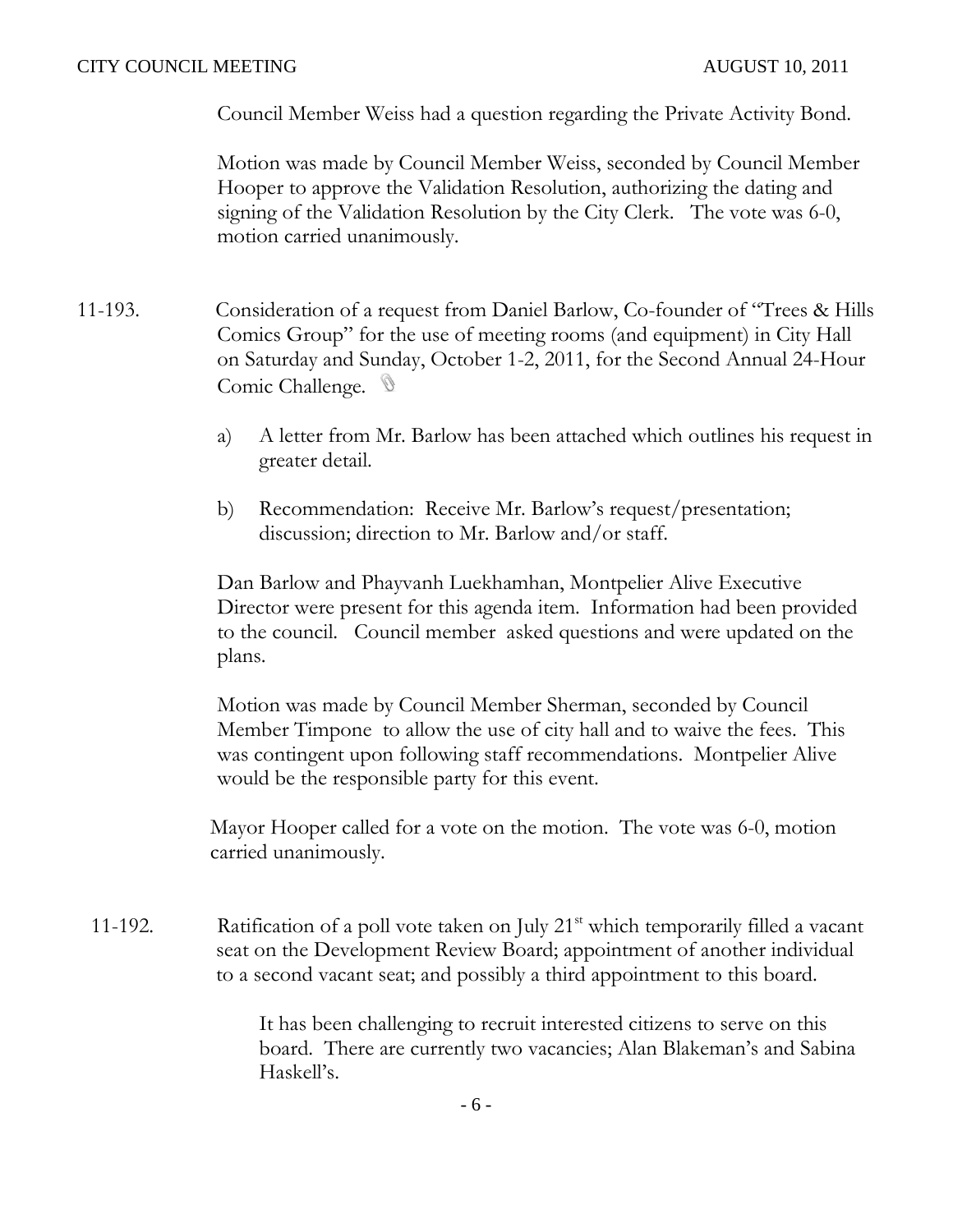On July 21<sup>st</sup>, City Council voted to temporarily appoint Elizabeth Koenig to the seat vacated by Alan Blakeman with the intent to officially appoint her this evening: Elizabeth Koenig, 73 Main Street – Room 53, Montpelier.

Since July  $21<sup>st</sup>$ , staff has received two more applications as follows: Brian M. Lane-Karnas, E.I., 16 Mountainview Street; and James M. LaMonda, 5 Summit Street.

Recommendation: Appoint Elizabeth Koenig to a 3-year term to expire in July, 2014; appoint one of the other applicants to fill Sabina Haskell's unexpired seat until July, 2013; and possibly appoint the third applicant to one of the Alternate positions (One of the current Alternates has had difficulty attending meetings since being reappointed in December).

Council Member Jarvis said this was not a ratification of a poll vote.

Motion was made by Council Member Golonka, seconded by Council Member Sherman to appoint Elizabeth Koenig to the 3 year term to expire in July, 2014, Brian M. Lane-Karnas to fill the unexpired seat until July, 2013 and James M. LaMonda to fill the alternate position on the Development Review Board. The vote was 6-0, motion carried unanimously.

11-194. Review MATRIX recommendations.

Since receiving the Final "Management Assessment" Report from the MATRIX Consulting Group, staff has begun implementing, or are at least working on, some of their recommendations.

The Fire Chief, Police Chief, Assessor and Assistant City Manager/Tax Collector are the three who will begin this process.

Recommendation: Receive reports; discussion; possible direction to staff.

Fire Chief Gowans touched on the MATRIX Report. They looked at response times for both Fire and EMS. It looked at survival rates in the EMS field, particularly cardiac arrests. They also talk about regionalization. The three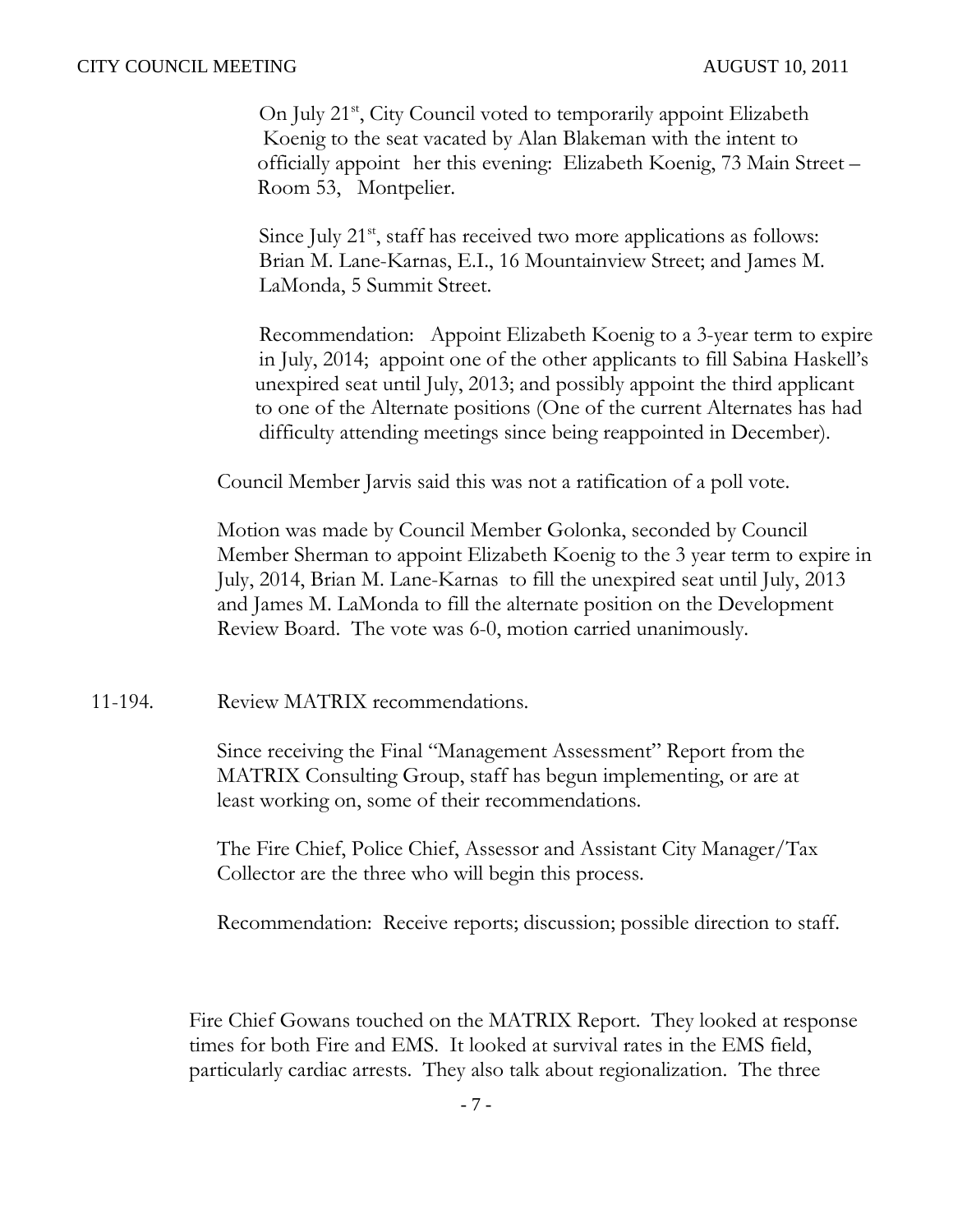recommendations that came out of the MATRIX study are to implement a company inspection program to improve fire prevention efforts. They now have a fire inspection program that has been in place for about 12 years. They target commercial buildings, downtown buildings, stores, schools, churches, nursing homes and extended care facilities. Those are areas they need to take a look at. They are the standard high risk occupancies.

Another change they recommended was an educational program citywide and they will be starting in the elementary schools this year. They also do a lot of fire educational training in the extended care facilities and this year they would like to get into the community more and working with elderly residents living at home alone. The best way to start that would be with the CAN groups.

They talked about the elimination of one of the lieutenant positions and create a firefighter position. They based this on departments of their size throughout the country that they are a little top heavy in officers. They will be implementing that recommendation with the promotion of Lieutenant Quinn to Deputy Chief which creates a vacancy within the Lieutenant ranks. They will fill that position as a firefighter.

They recommended they continue to explore regional opportunities and that is ongoing. He said there is no question they give more than they receive with mutual aid and the record speaks for itself. How they equalize that he isn't sure. They give more to the City of Barre for mutual aid but also receive a lot from Barre in mutual aid.

Council Member Golonka voiced his concerns about communities that don't have full time departments and is the city enabling them to make their budgets artificially low in those areas. The one sticking point with regionalization is going to be Barre Town.

Council Member Weiss said it is recommended the Fire Department develop standards of service for the emergency and medical services. Have they thought about it?

Chief Gowans reported it goes back to the regionalization piece.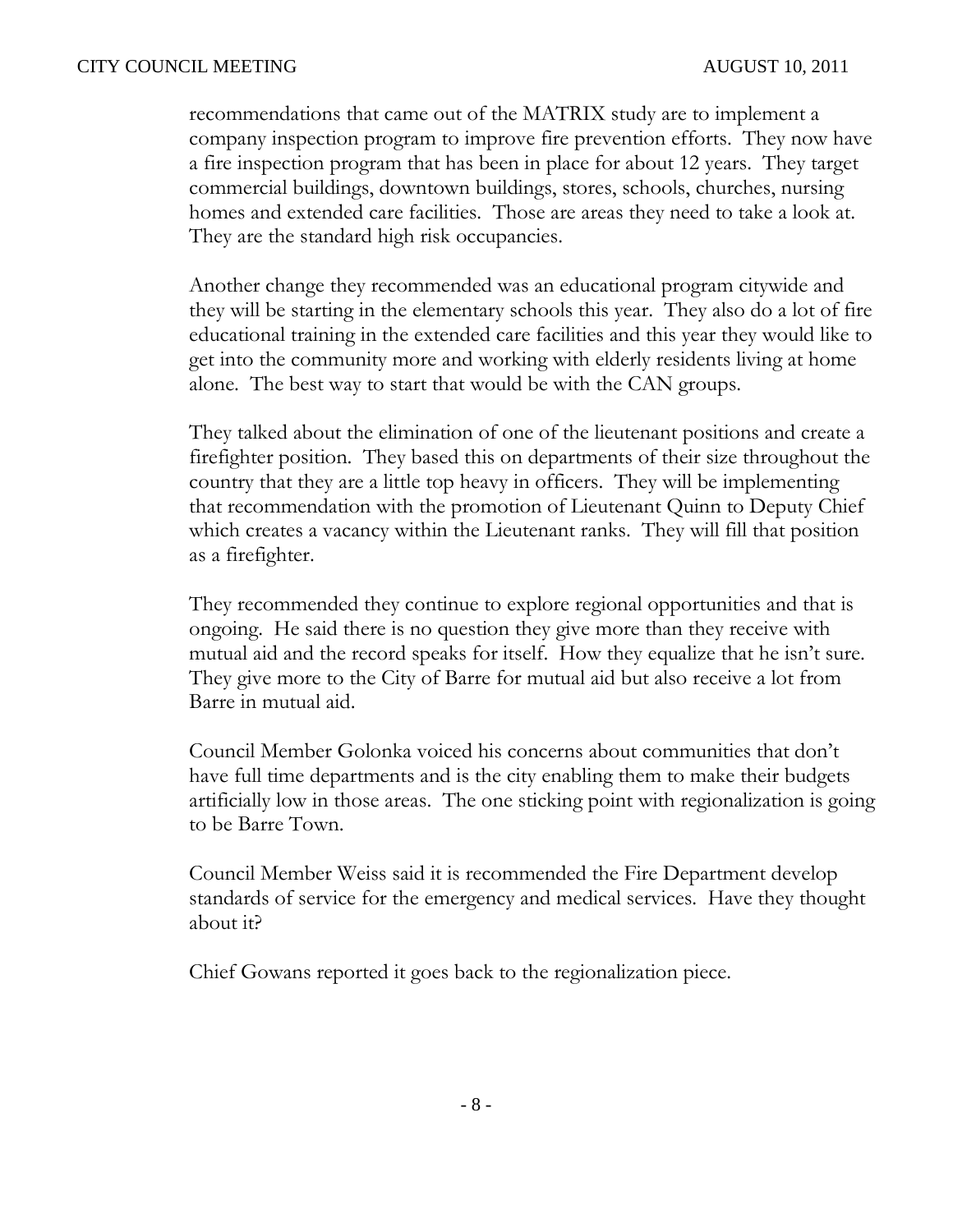# **Building Permitting & Inspection:**

They recommended moving this function into Planning. Chief Gowans said he didn't disagree with that. They agree that would improve service but the problem is the limitations of space. . The Building Department should have its own separate phone line and they have implemented that.

# **Police Department:**

Police Chief Facos said one of the preliminary reports from their perspective was heavily flawed and he did address that in writing to the MATRIX team. Some of the data they had was clearly inaccurate. The recommendations are more just fine tuning. Where he was a little stubborn is because their expectations are a little higher of their officers in terms of having a broad knowledge base and background to do a lot of different things. Staffing levels in general are okay. He spoke about the utilization of their one detective, their staffing allocation and how they provide community policing services to Montpelier. He also spoke about the relationship with the school system and continuing the SRO Program.

The areas he didn't disagree regarding flexibility are with how they handle proactive time. They do that on an as needed basis. They can't wait to get a full time bike unit in operation. That is certainly a priority as well as a promise to the Council and the community and with 17 officers they can certainly afford to do that.

Another area of concern was whether they were too flat an organization. Neil Martell has been a supervisor longer than the Chief and he is always the number two in command. How do they formalize that and how can they afford to do that? A great opportunity became available in the Leadership and Policeman's Organization Training and the Academy wants someone from Montpelier attending. It is a three-week program with the help of the League of Cities and Towns and free tuition. Sargent Martell was accepted into the program.

Some other things that are happening in terms of community policing, a member from the State Police, Sheriff Hill and he met with an organization about providing a new partnership with the Senior Citizens as a triad. They were looking at a model from Rutland County to basically formalizing interaction between the police and the senior citizens community.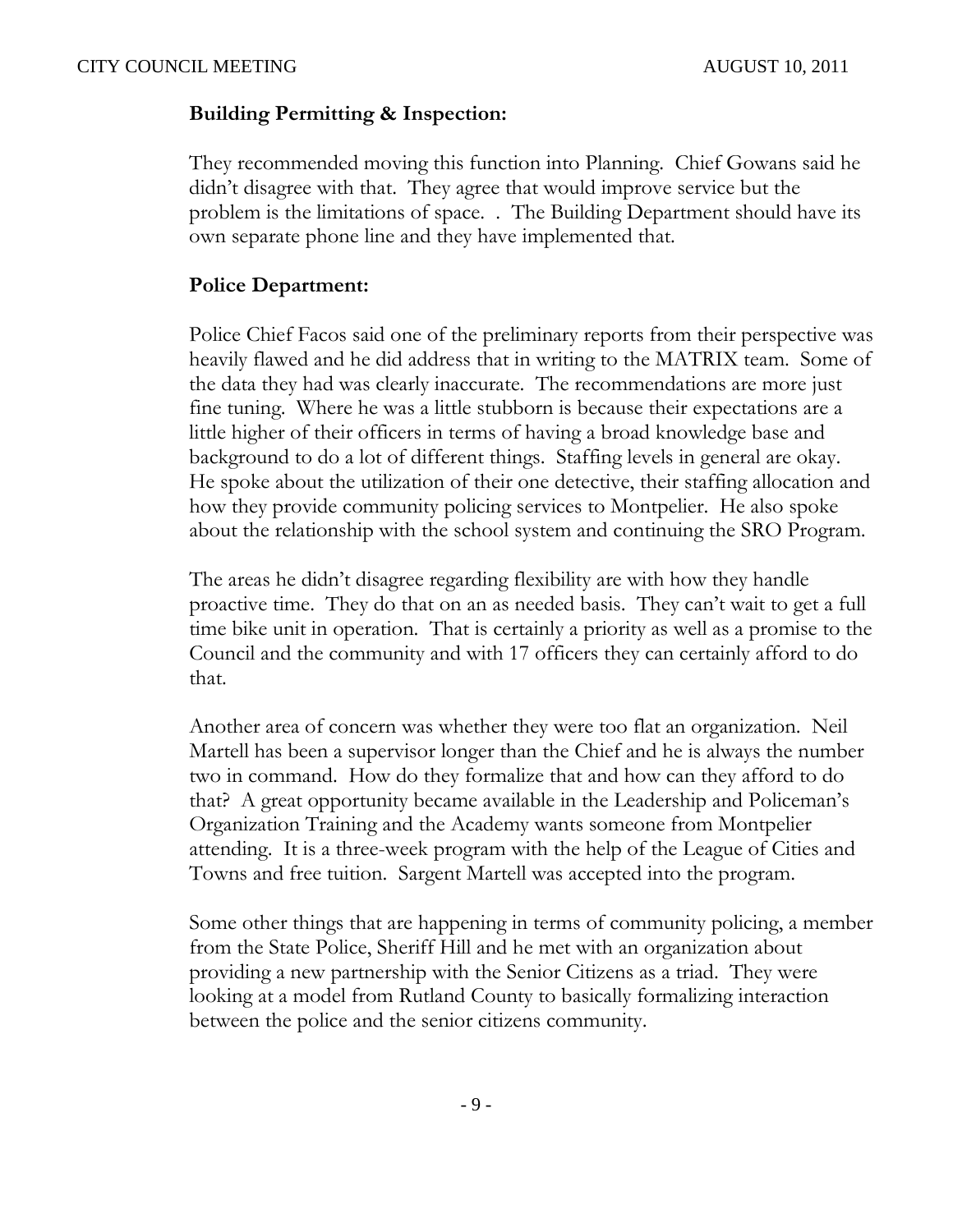The other area is their records management system. A couple of years ago they were fortunate enough to receive a JAG grant to upgrade their records management system, the crime track system. At some point the department will have to maintain two systems.

## **Assessor:**

Assessor Twombly said the report raises three main points. The biggest change and recommendation they have is to go to a five-year cyclical reappraisal system. He believes they are erroneous in their thinking. They seem to think that Vermont requires a five-year cycle for reappraisals, which is not the case. If you go to a five-year cycle you reassess 20 percent of the parcels each year. He doesn't believe that Vermont law would allow you to reassess 20 percent, or any small percent, in any given year. The law says you assess at market value and secondly comparable properties have to be assessed comparably so there is equity. You can't reasonably and legally raise your assessments this year and someone else's another year because you start creating different levels of assessment that way. Under the current system any new homes, additions, improvements, decks, etc. are all run through the same system that was established for the reappraisal. The thinking behind the current statute is that once your values drop below 80 percent of current market there is a dispersion which looks at how far away from market value are the sales. They are both looking at the threshold at which inequities are large enough to force you to do a reappraisal.

Councilors asked Assessor Twombly if he believed the Assessor position should be full time.

Assessor Twombly replied he certainly scrambles to do everything he does in three days a week. He tends to save time for the busier times of the year so he has more hours in the spring. He wouldn't object to more hours.

Secondly, in the MATRIX Report they recommended they expand the web site, which he agrees with and supports. That certainly helped the whole reappraisal process and the mapping was a great resource, not only for the public but for Public Works and Planning. He also strongly supports the concept of streamlining and integrates the building permitting process. Part of his job is to try to look at all of the properties that get building permits each year, and at this point he has no access to any of that data. He just gets a paper copy of a listing of all the permits which have been issued. He has no access to what Glenn is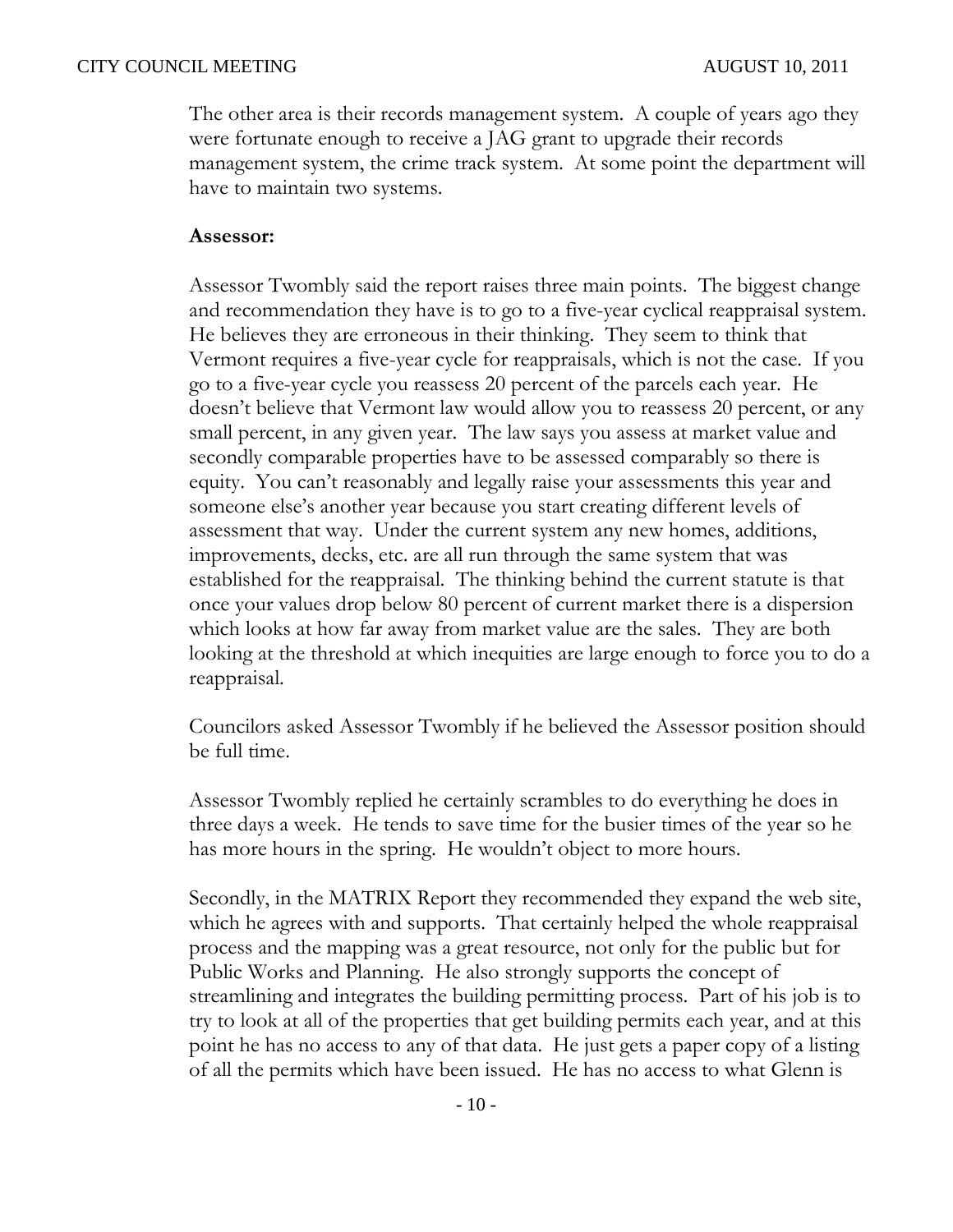doing and he is looking at the projects as the work is going on. It would expedite his work in the spring if he could look at the data base to see if the work has been started, underway or if it has been finished. Presently he has to do independent contact with homeowners.

## **Tax Collector and Assistant City Manager:**

Her positions are contained in other recommendations. The duties associated with the collection of delinquent accounts should be performed by staff performing Treasurer's functions. As she transitions towards part-time or fulltime retirement the tax collecting will no longer be a function of the Assistant Manager's position. By the city charter the assistant manager appoints the tax collector. In that process that describes going to the Treasurer's Office a lot of that is going to be dependent upon the consolidation of the Treasurer and Finance Department. Right now to free up more time to do more of the administrative duties you see under the City Manager's piece it says the duties allocated to the Assistant City Manager should be modified in the future to provide a greater focus on conducting analysis, report writing and general management to the City Manager. She agrees with that and sees it as a good move. As part of the initial transition what she calls the regular monthly and quarterly billings that happen for delinquencies she has already started training one of the clerks in Charlotte's Office to do a lot of that. She also used to spend a lot of time doing adjustments for water and sewer. They are in the process of training the staff accountant in Sandy Gallup's Office to do those adjustments. She still will be handling the more aggressive collection pieces. Until this transition is fully done she really enjoys the tax collecting piece. She enjoys working with the people and has been able to work our accounts down to where they are manageable. Her one big concern is that it doesn't happen like in some other big cities in our state where the person doing the tax collecting piece isn't comfortable doing collections or it doesn't become a priority.

Another recommendation was to consolidate the Montpelier Senior Activity Center and Recreation Department into a community service department reporting to the Assistant Manager. She sees this all happening within the next few years.

Council Member Weiss said this is to him the most important recommendation in the MATRIX Report. The component that interests him the most is the position she holds beginning to have some of the directors in other areas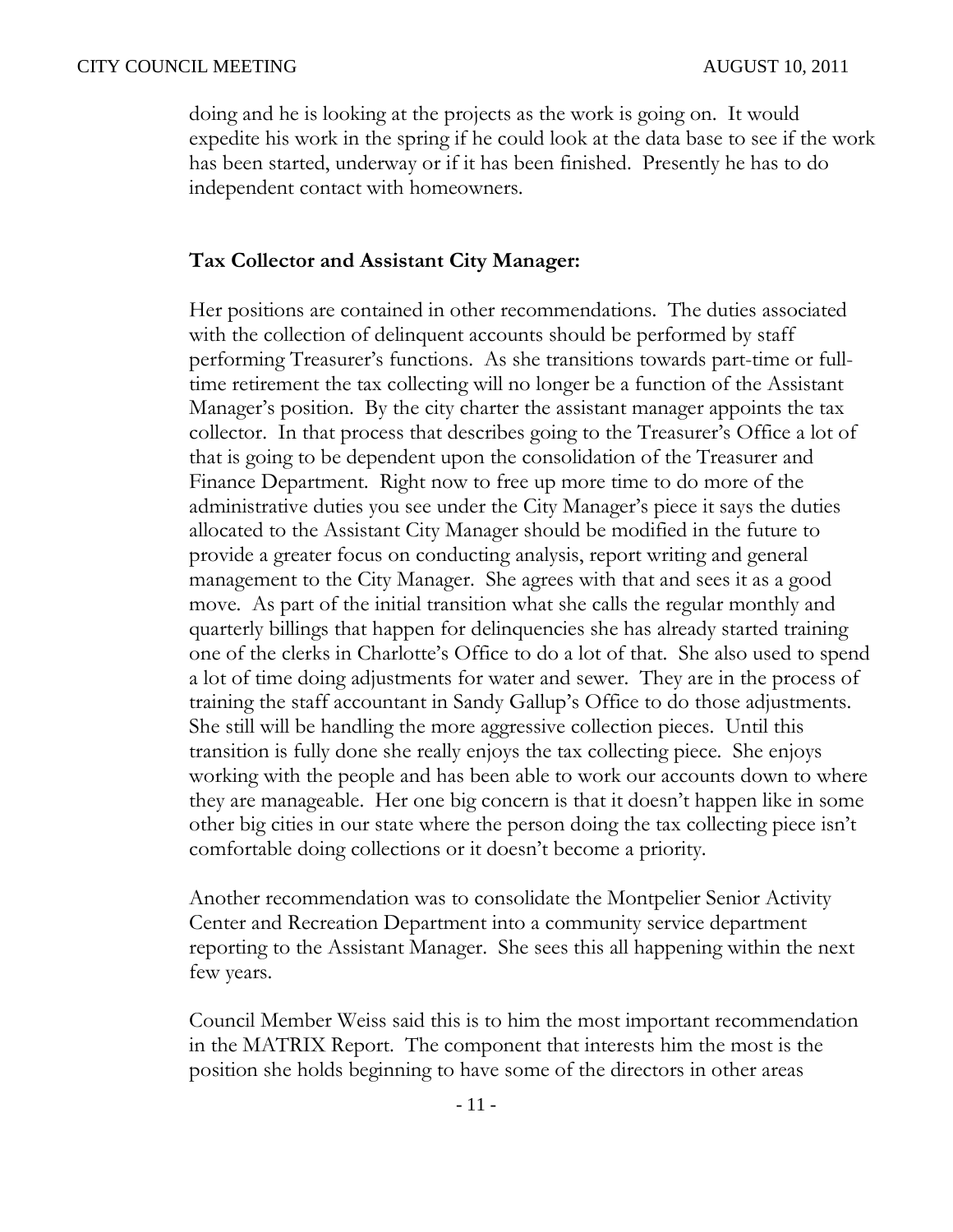reporting to that position. He hopes that can be achieved as soon as possible. What authority would the position have, and how would it correlate with the work of the Manager?

11-195. Discussion regarding holding meetings in Districts.

Mayor Hooper requested that this item be included on this agenda.

Recommendation: Discussion; no voting action.

Mayor Hooper explained that she was interested in holding some meetings in each district. Her suggestion was that the Council Members from that district along with the Mayor would meet to update the citizens of that district on what was happening in the city. They would also answer questions, look for feedback and concerns from the citizens in that district.

Consensus of the Council was to hold a meeting this Fall and another meeting in the Spring in each District.

# 11-196. Reports by City Council

Council Member Sherman reported there was talk about supporting Council Members who might incur costs for attending meetings. Specifically they were talking about child care. If there is a barrier for people to run for Council or to attend Council meetings they should make it clear that if there are expenses you incur in order to attend a meeting there should be a way to file those with the city and be remunerated.

Council Member Timpone said maybe younger folks are left out because of child care and if there was some sort of child care reimbursement process it might offset costs and get more folks involved.

Council Member Golonka reported they have their regional meeting tomorrow. They had their debt and fund policy meeting today with Sandy and it went well. She did a great job putting together some sample policies and they will report to the Council in early September.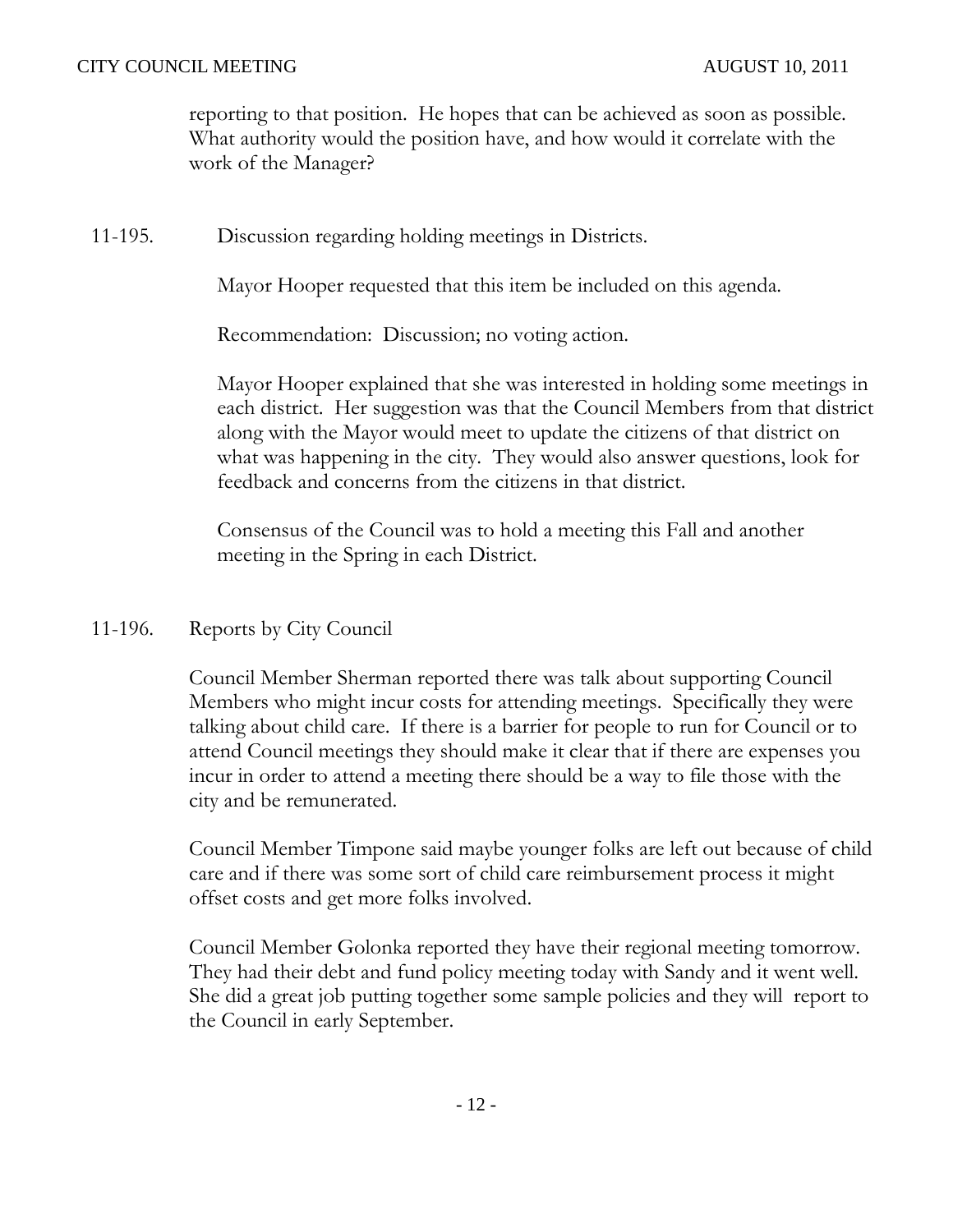Council Member Jarvis attended a meeting of the Farmer's Market Board on Saturday and two members from the Board of Montpelier Alive talking about what might happen downtown if and when the Farmer's Market does move. It was exciting talking about ideas like creating different markets in different parts of town with transportation in between them. The Farmer's Market Board is very aware that the move up to the College is contingent upon a lot of things such as funding, permitting, etc. so it isn't a done deal. They are willing and interested in having conversations with the city and Montpelier Alive about what the possibilities are for the future. A group did a bunch of weeding on Main Street last Friday in the areas around the trees and curbs, and it was a lot of fun. They are doing it again this Friday in front of City Hall.

Council Member Timpone said they wrapped up their flood relief fund and awarded \$29,808.40 to 20 businesses and two businesses received a \$250 award for an alert monitoring system. That committee has been dissolved with no money left in the account.

Council Member Sherman said the Housing Barriers Committee is meeting tomorrow at 5:30 P.M.

11-197. Mayor's Report

She had asked Council Members if they would be interested in taking her place on the Arts Grant Committee and she hasn't heard back from anybody. The Infrastructure Committee is meeting regularly and they have been relying heavily on the MATRIX recommendations.

11-198. Report by City Clerk-Treasurer

City Clerk-Treasurer Hoyt reminded everyone that the first installment of property taxes is due on Monday, August  $15<sup>th</sup>$ .

11-199. Status Reports by the City Manager

City Manager Fraser reported the City has also been looking for an auto call out system primarily for emergency alerts.